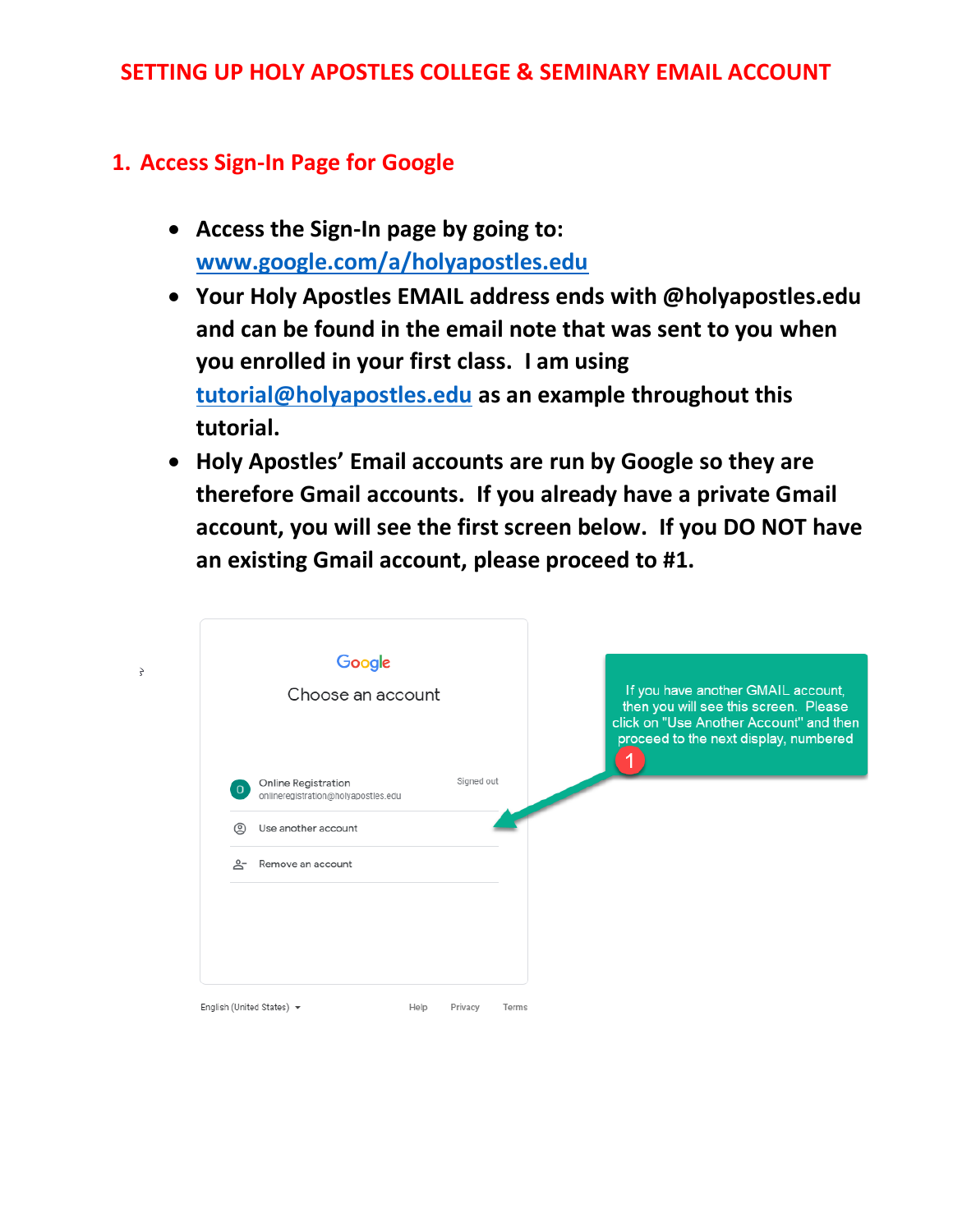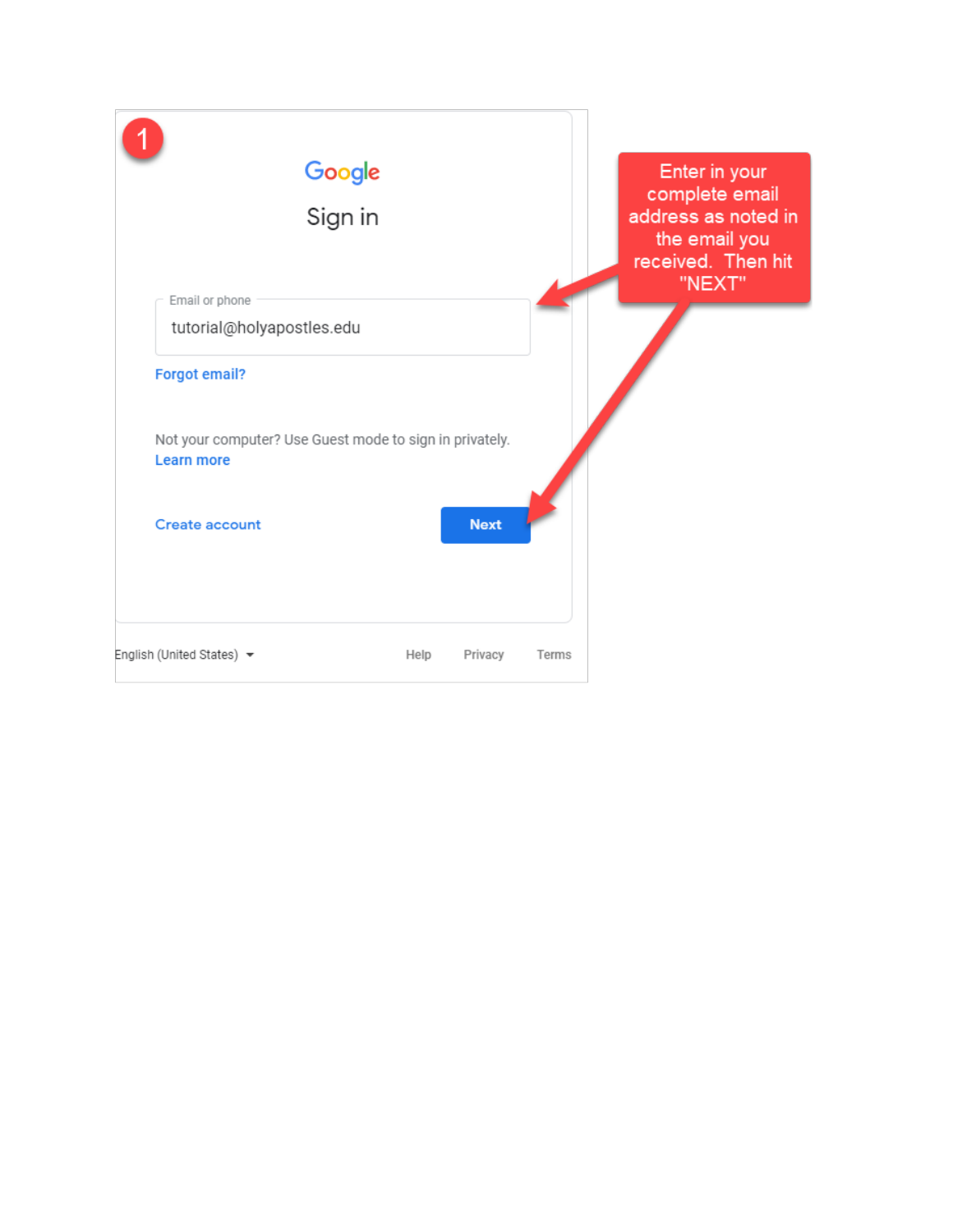#### **2. ENTER IN TEMPORARY PASSWORD**



When you use Google services, your domain administrator will have access to your<br>tstudent4@holyapostles.edu account information, including any data you store with this account in Google services. You can learn more here, or by consulting your organization's privacy policy, if one<br>exists. You can learn more here, or by consulting your organization's privacy policy, if one<br>exists. You can choose to m Google services and switch between them whenever you choose. Your username and profile picture can help you ensure that you're using the intended account.

If your organization provides you access to the G Suite core services, your use of those services is " over the by your organization's G Suite agreement. Any other Google services your administrator<br>enables ("Additional Services") are available to you under the Google Terms of Service and the Google<br>Privacy Policy. Certai services your administrator allows you to access constitutes acceptance of applicable service-specific terms.

Click "Accept" below to indicate that you understand this description of how your<br>tstudent4@holyapostles.edu account works and agree to the Google Terms of Service and the Google<br>Privacy Policy.

Accept

**Read and Accept**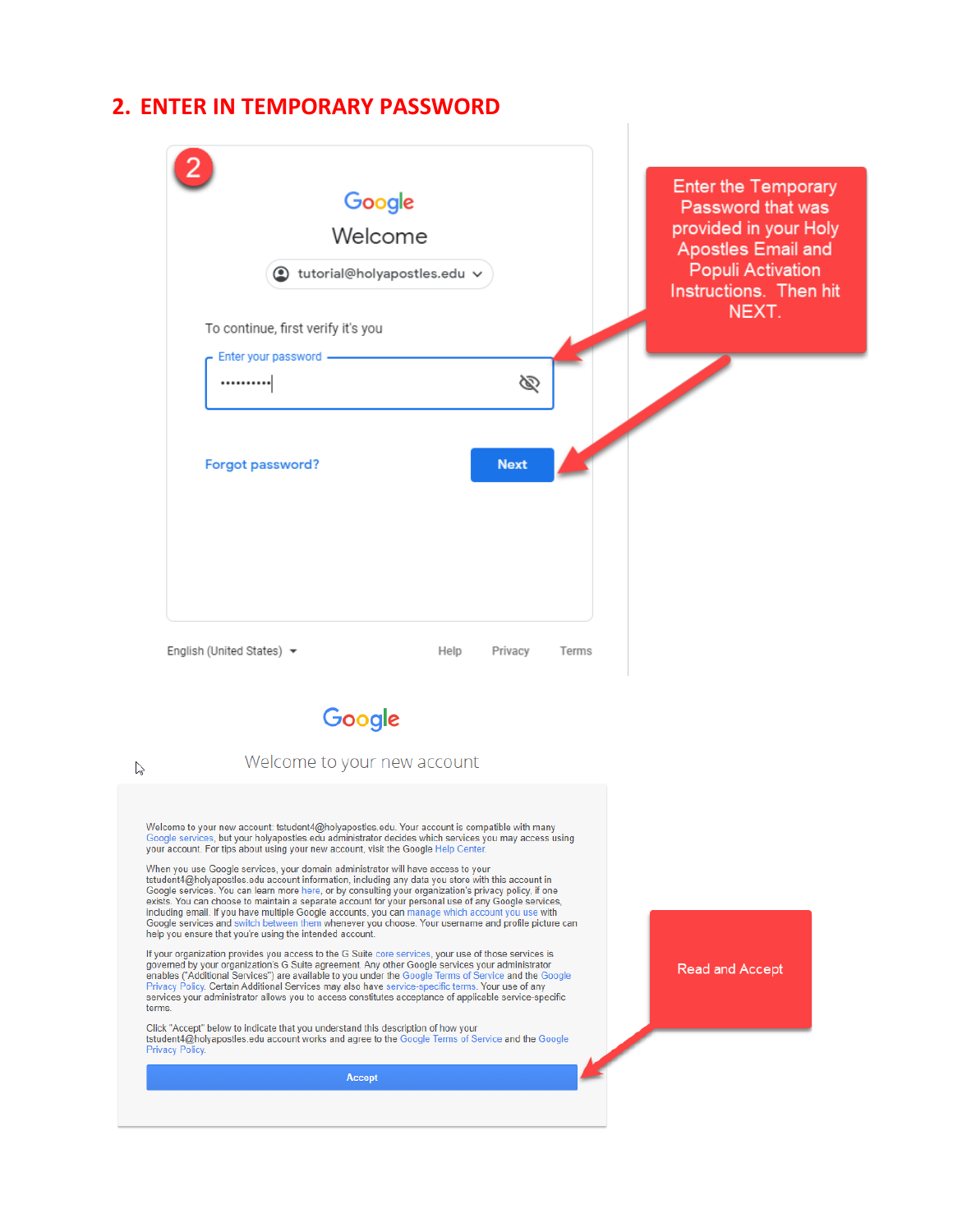# **3. CREATE A NEW AND UNIQUE PASSWORD AND ENTER IT TWICE:**

| Google                                                                 |                                                                       |
|------------------------------------------------------------------------|-----------------------------------------------------------------------|
| Welcome                                                                | Create your unique, strong                                            |
| tutorial@holyapostles.edu v                                            | password that is at least 8<br>characters long.                       |
| Create a strong password                                               |                                                                       |
| Create a new, strong password that you don't use for other<br>websites |                                                                       |
| Create password                                                        |                                                                       |
| Ø<br>                                                                  | Confirm the password once                                             |
| At least 8 characters                                                  | again in here. Then hit<br>NEXT.                                      |
| Confirm -<br>                                                          |                                                                       |
| <b>Next</b>                                                            | <b>PASSWORD MUST</b><br>HAVE 8<br><b>CHARACTERS OR</b><br><b>MORE</b> |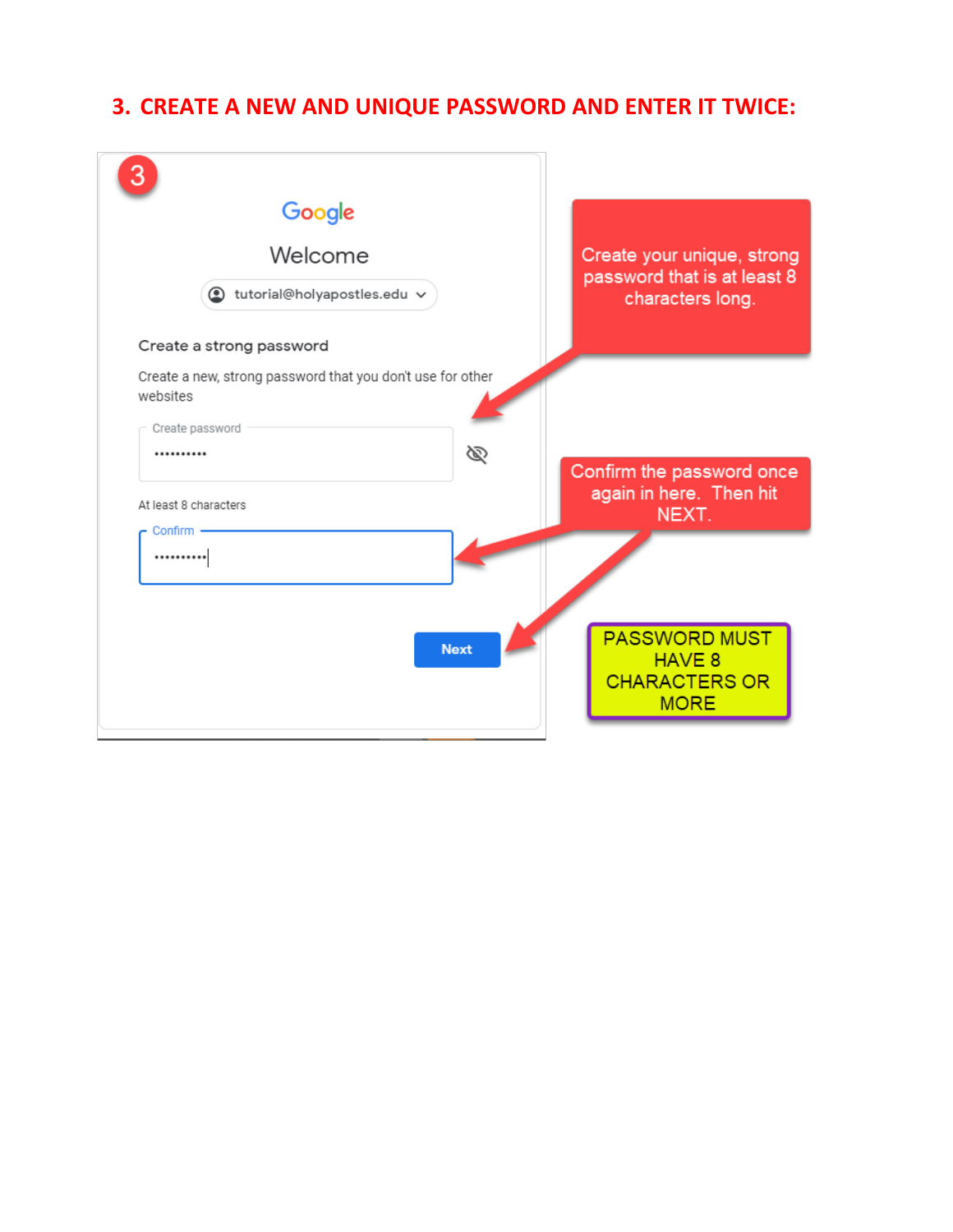## **4. GOOGLE SECURITY PAGE**

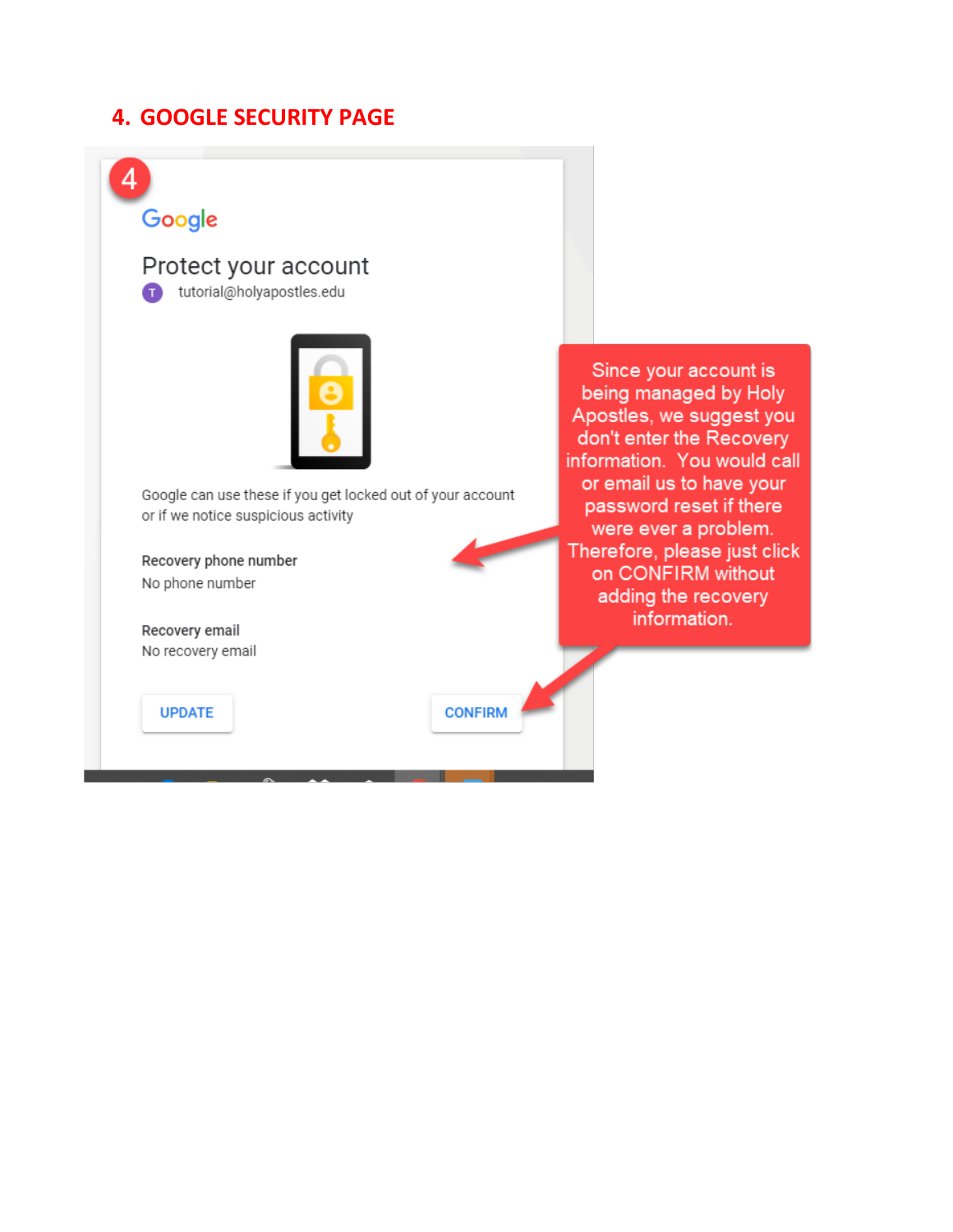## **5. Welcome to the Google Apps Page.**

• Simply Click on the Gmail symbol with the Giant RED "M"

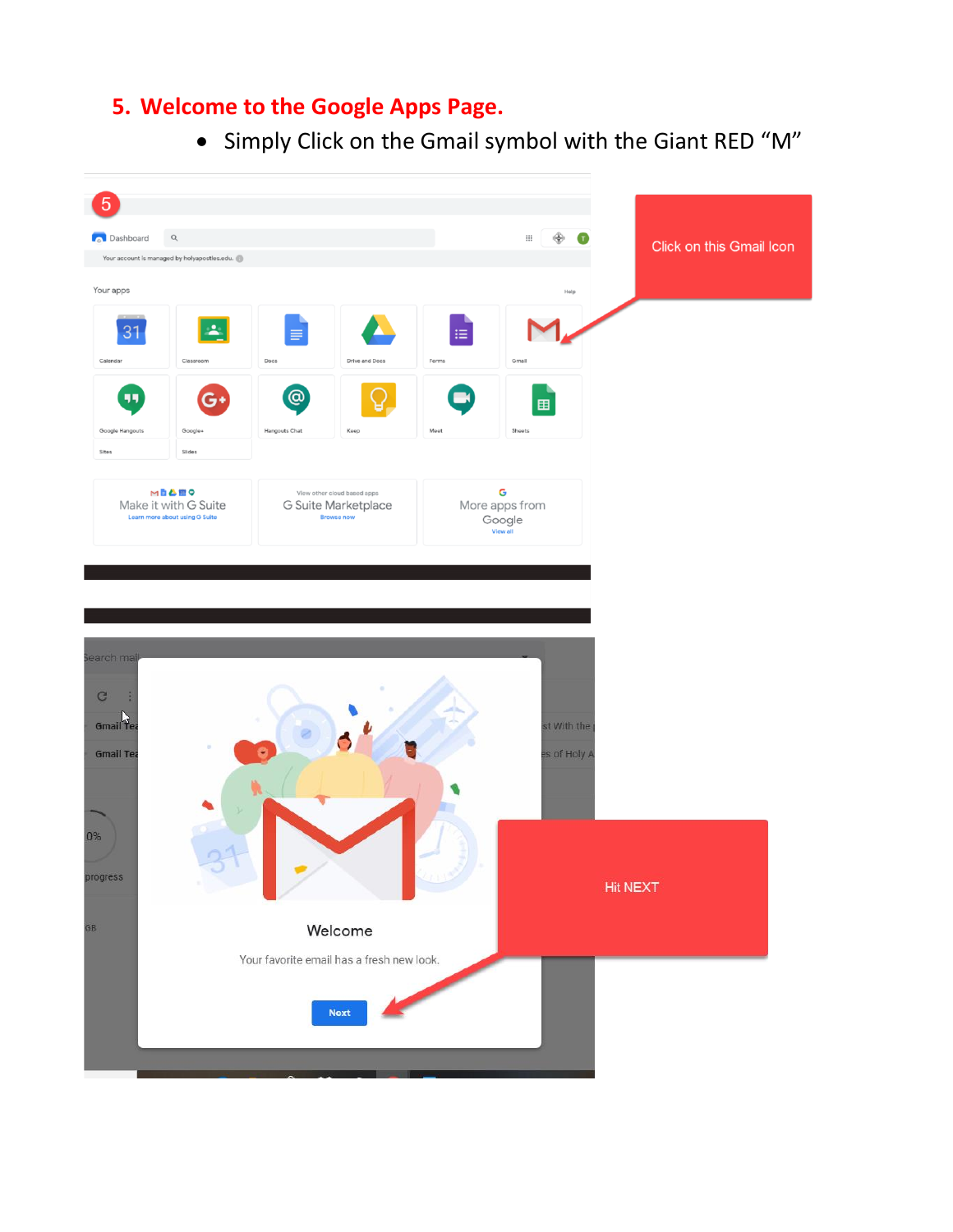# **6. Select your View for the Inbox. If you've never used Gmail before, then you should select DEFAULT, and OK.**

| Select the View you would prefer for your                                                              |
|--------------------------------------------------------------------------------------------------------|
| Inbox. If you've never had a GMail<br>account before, I would keep the "Default"<br>and then select OK |
|                                                                                                        |
|                                                                                                        |
|                                                                                                        |
|                                                                                                        |

# **7. Holy Apostles (Gmail) Inbox:**